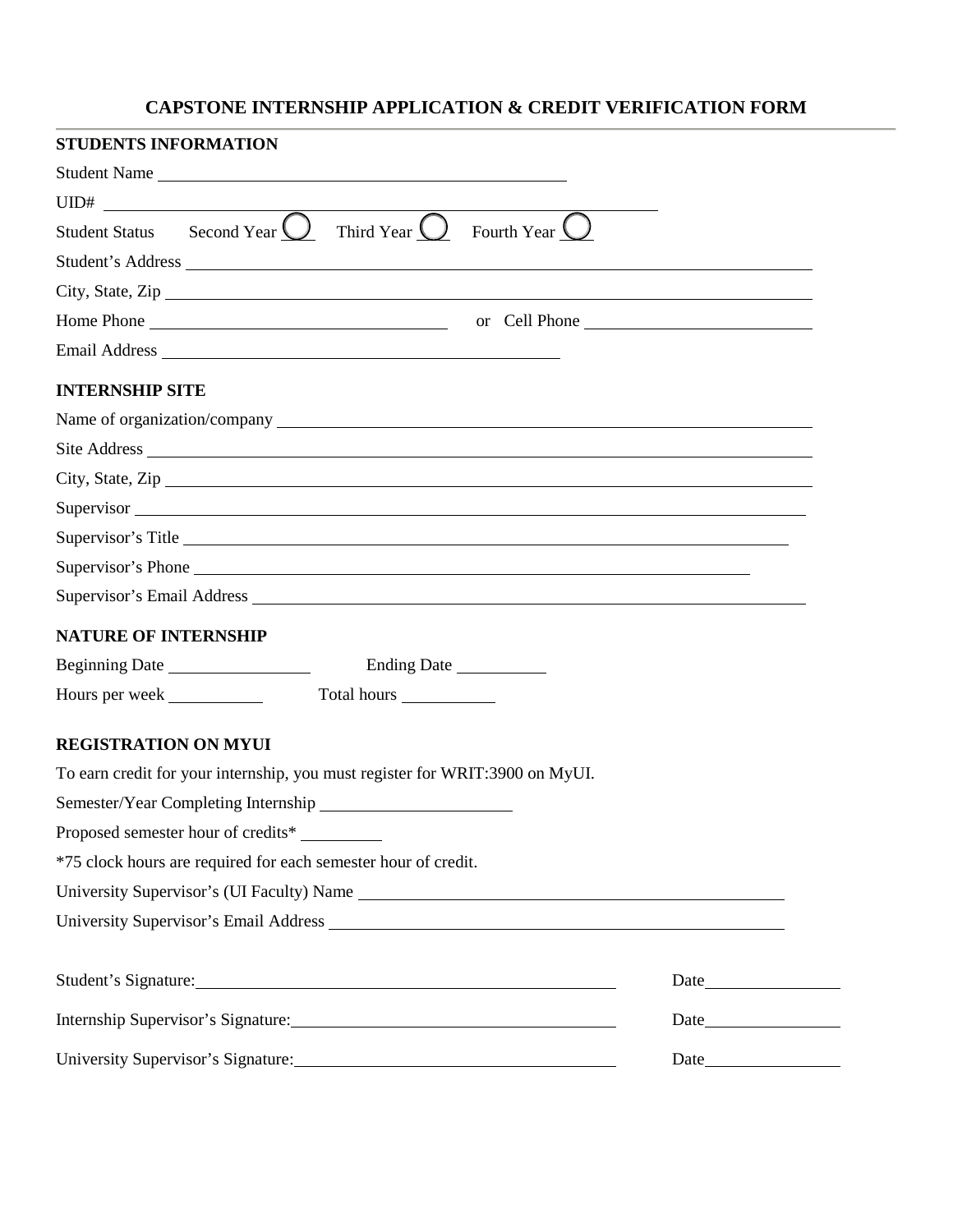# **Learning Objectives Statement**

#### **What is the purpose of the Learning Objectives Statement?**

The Learning Objectives Statement (LOS) is your "syllabus" or "self-study guide." It defines what you want to get out of your internship experience and how you will achieve your goals.

## **Your LOS should include:**

- A 75- to 100-word description of your duties and responsibilities at your organization.
- A list of your academic, professional, and personal goals for the semester. Please include more than one goal per area. Each goal should be followed by a set of objectives, which are the means you will use to achieve your goals.

## **Some questions to consider when writing your LOS:**

- What skills have you developed at college (through classes or extracurricular activities) that you hope will be utilized during this internship?
- What new skills do you hope to obtain during this internship, and how do you see them impacting your academic or professional careers?
- What do you hope this internship teaches you about yourself, and what personal goals do you hope this experience helps you reach?